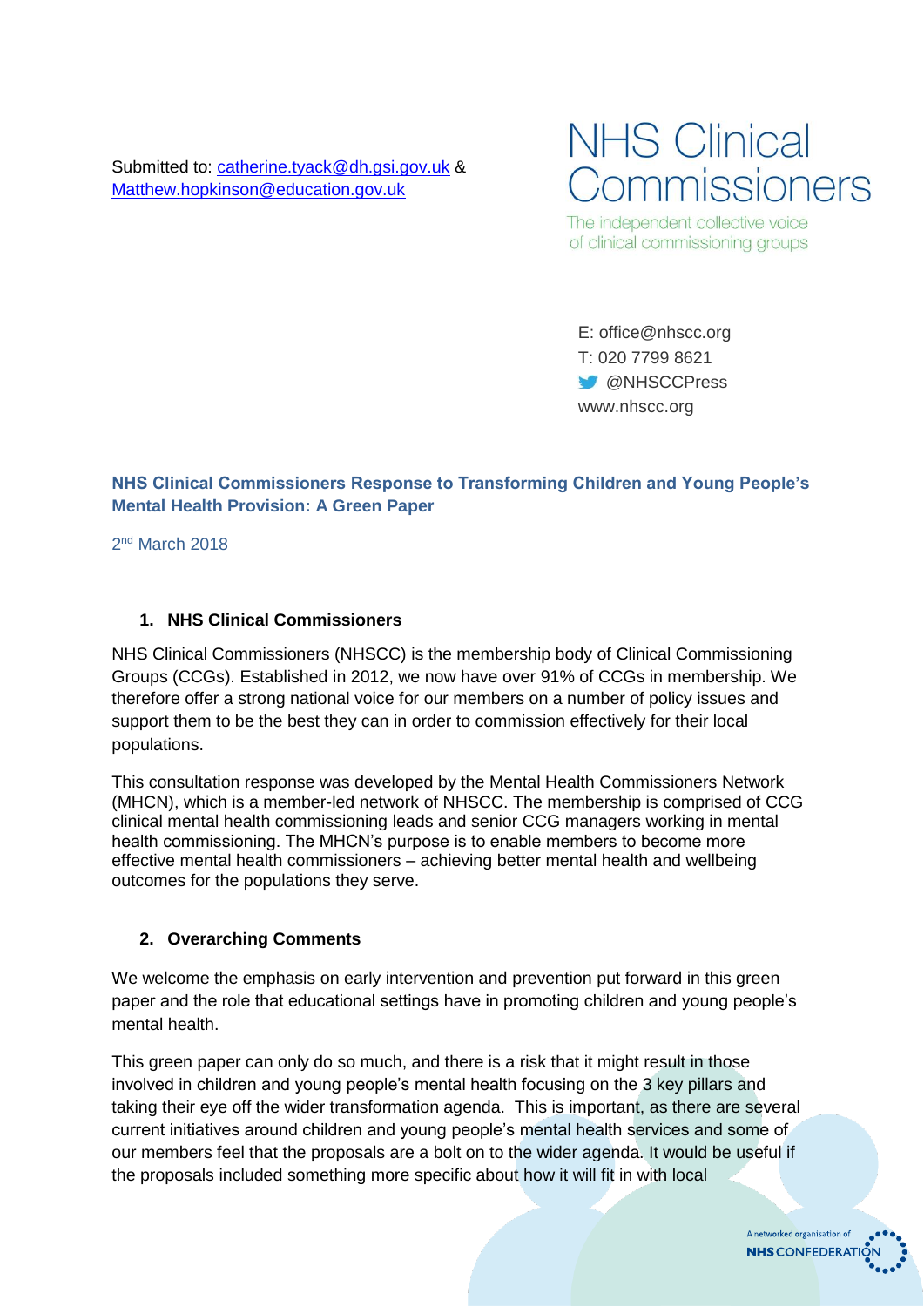transformation plans, health and wellbeing strategies, local commissioning arrangements and so on, enabling best value from the current investments being made through these work programs

We would welcome something in the paper on parents and self-education. We think this is a key priority as developing the confidence and capacity with parents/ carers of their own ability and their ability to engage with the developing services is key.

We appreciate why Government is planning to roll out the 3 key pillars of the green paper in stages, but we are still concerned that this approach will only be rolled out to at least a fifth or quarter of the country by 2022/23. We understand the workforce issues and that it will require funding from the next spending round, but our concern is about the health inequalities this approach will produce or exacerbate. Assuming there is evidence that the trailblazers are successful and improving outcomes for children and young people, is there an opportunity to get cross party support for this approach before the next election and spending review to help ensure that it is fully rolled out and continued beyond this Parliament.

Whilst we have concerns, there are many positives from a commissioner's perspective. As already mentioned the focus on prevention and early intervention is important, and commissioners are already commissioning more upstream interventions, such as services in primary care. Local areas are already implementing this agenda, for instance in South West London. We produce documents such as *'Of Primary Importance'*<sup>1</sup> , which collates and highlights the good work that CCGs are commissioning in their local areas. We will be working with Research in Practice this year to develop a briefing for both CCGs and local authorities on commissioning children and young people's mental health services.

Through our members, NHSCC and the MHCN are in a good position to help identify areas which should be included in the trailblazers. For instance, our members have told us that a major issue for commissioning is that children in schools do not fit with the CCG/LA boundary. Our call for evidence for this submission resulted in members telling us about the exciting services they have already commissioned or are going to commission. For instance, Northumberland CCG are looking to scope out providing a mental health service within a special school. Some of the places will be targeted at those children who are vulnerable to admission to tier 4 beds or a move to a 52-week placement. This service is allied to the new model of care pilot that is running in their area and will see the provider (local mental health trust) act as commissioner. This is an interesting and different service model, that would warrant being a trailblazer project.

The proposals in the green paper should encourage multiagency working across commissioners and providers with an emphasis on prevention/early intervention, but also between health, social care and education. It would be helpful if the Government's response to the green paper (and explored in the trailblazers), looked at the mechanism for bringing the funding from across different agencies together to fund this work. This is important, because as we know the agencies can be put off funding early intervention services because

1

A networked organisation of **NHS** CONFEDERATION

<sup>1</sup> NHSCC (2017) Of primary importance: commissioning mental health services in primary care. <https://www.nhscc.org/policy-briefing/primary-care-mental-health/>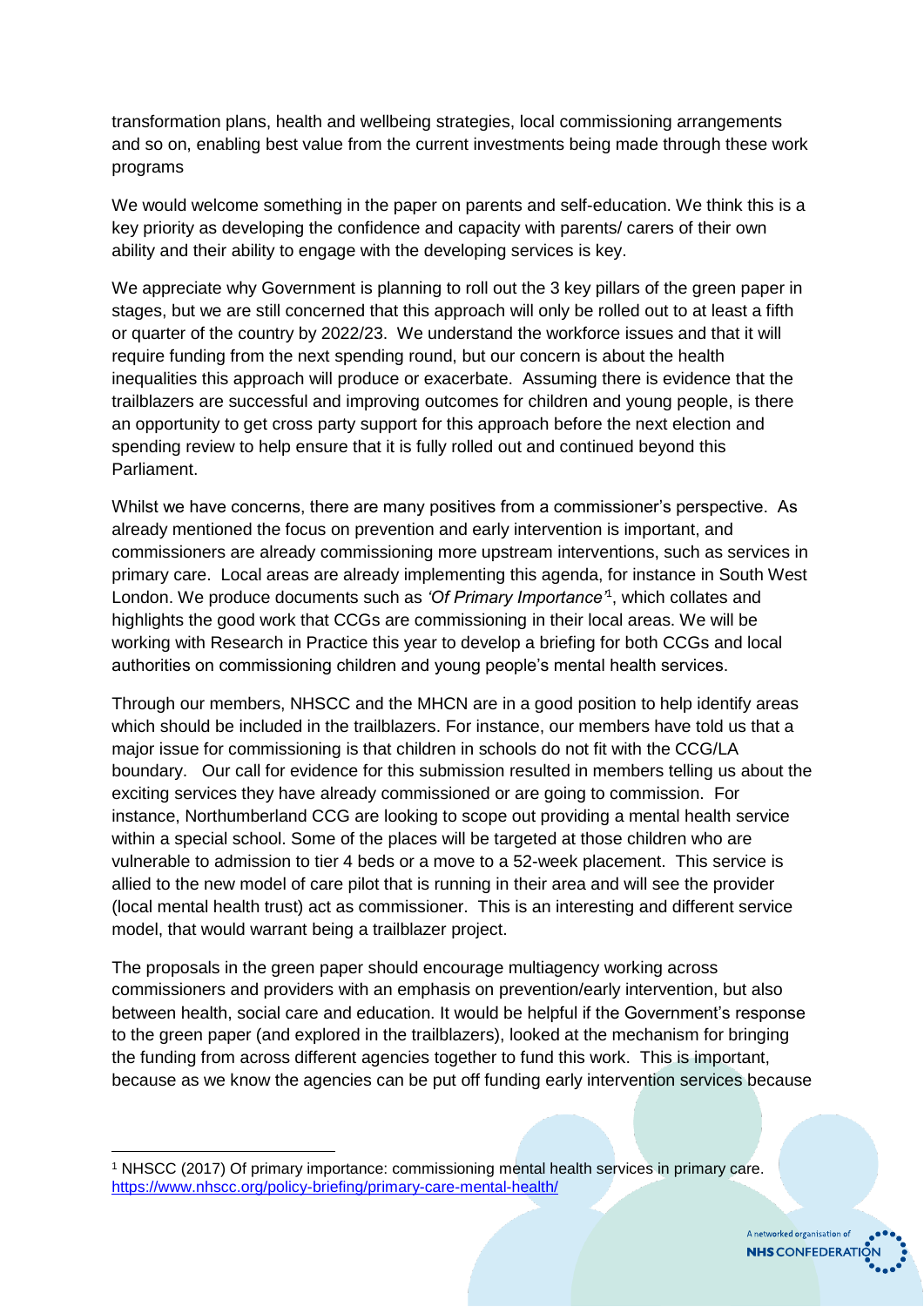they do necessarily see the savings. $2$  This is in keeping with the vision set out in Future in Mind, but it isn't explicitly mentioned in the green paper.

The extra workforce is both an opportunity and a challenge. We go into more detail about this below, but recognise that additional, high quality staff are essential for taking this agenda forward.

# **3. Funding**

Our members are concerned about whether the proposals outlined are sustainable. The consultation document doesn't set out the funding to support the proposals, but we gather that over £300 million has been made available to fund this work. Whilst, we have heard that it is additional money, it is important for our members to have some clarity about where this money is coming from and whether it is being top sliced from elsewhere. This is because we have heard from our members that they are faced with pressures to stabilise the acute sector rather than investing in mental health care. Whilst, we welcome the announcement from NHS England to ensure that all CCGs meet the Mental Health Investment Standard, taking money from one part of the system to help another part isn't helpful.

We assume that this funding is for setting up these services, and so we are concerned about where the ongoing costs for maintaining this work will come from. Some of our members are concerned that there will be problems setting up these services with this level of funding, let alone maintaining them.

Assuming this work continues beyond 2022/23, will this fall to whoever commissions these services to fund them? There is a risk that if there is no recurrent funding to continue these services they will not continue like national projects that have come before such as the Targeted Mental Health in Schools. So, sustainability is a big issue that needs to be addressed.

## **4. Mental Health Support Teams**

We welcome the proposal to develop Mental Health Support Teams and that it will be a new workforce, but have concerns about who and how experienced they will be. CCGs work in the heart of our communities and so are in a good position to influence the development of these teams and many of the other proposals in the green paper.

We appreciate that they will be trained and have supervision, but if they are psychology graduates (which is what we have heard suggested), will they have the skills and life experience to cope with what may be complex issues? Whilst they will only work with those who have mild and moderate problems, they can still become complex. Also, a key attribute of this staff is their ability to engage with children and young people, but also have the

A networked organisation of **NHS** CONFEDERATION

 $\overline{a}$ <sup>2</sup> Chief Medical Officer (2013) Chief Medical Officer's Annual Report 2012: our children deserve better: prevention pays. [https://www.gov.uk/government/publications/chief-medical-officers-annual](https://www.gov.uk/government/publications/chief-medical-officers-annual-report-2012-our-children-deserve-better-prevention-pays)[report-2012-our-children-deserve-better-prevention-pays](https://www.gov.uk/government/publications/chief-medical-officers-annual-report-2012-our-children-deserve-better-prevention-pays)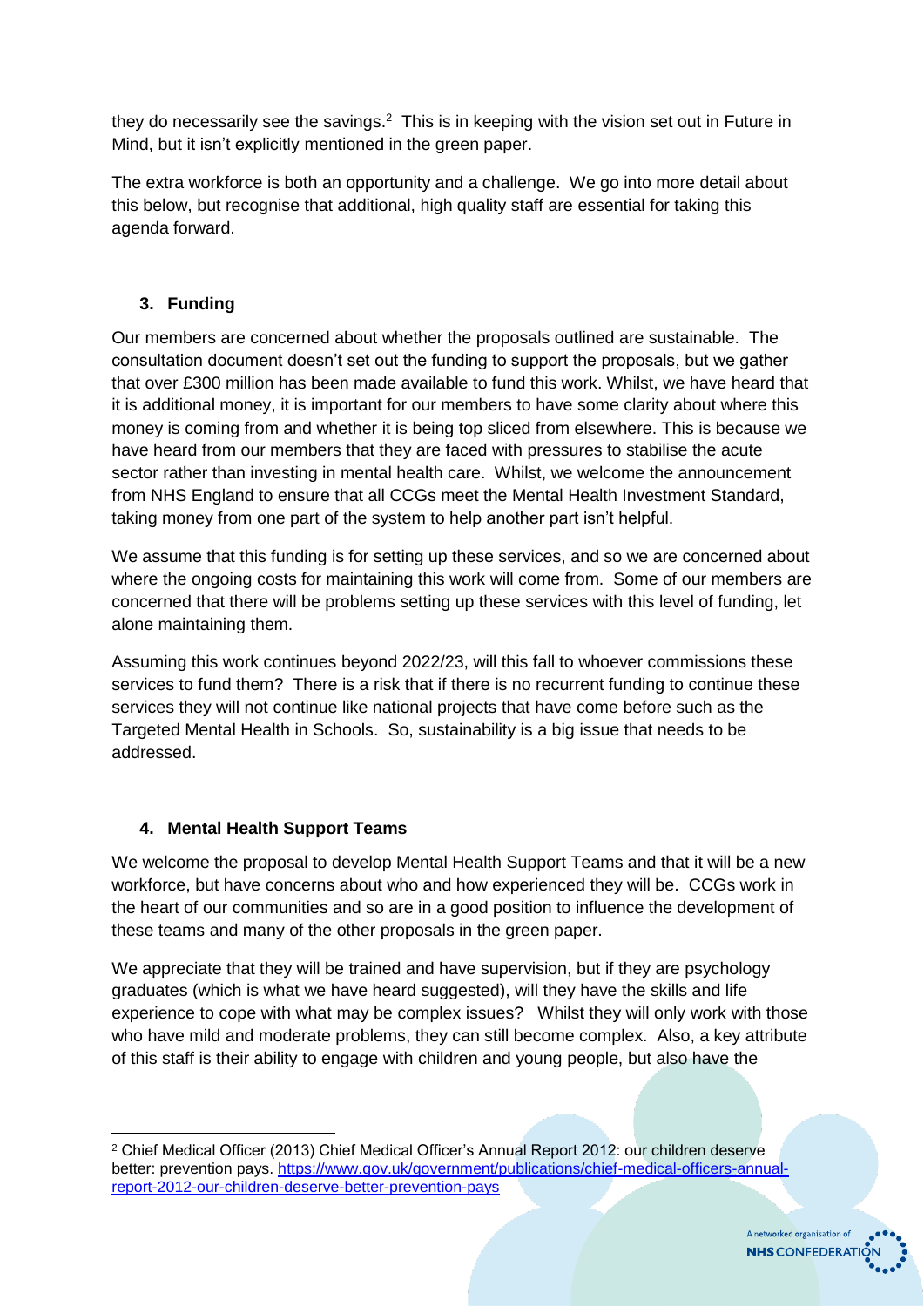confidence of school staff. If this is a young workforce, that may help them engage with young people, but possibly not with staff.

We would like to see enhanced support for looked after children and vulnerable children where they often are constantly on the move through schools and need more consistent support and are more likely to have more acute and or complex needs.

There is an argument for it to be a multiagency team, rather than just focusing on psychological therapies, and so help children and young people with the complex range of issues and difficulties they face. Part of this team could be existing workforce within schools such as school nurses, counsellors, voluntary sector organisations such as Place2Be (who have a considerable amount of experience of running this kind of service) and so on. We have concerns about the state of school nursing services. They could be key to delivering both mental health and physical health support in schools in a non-stigmatising environment, but it is a decimated service in many areas.

These new teams should be delivered at scale and include all schools, including independent schools. Some areas, such as Wandsworth, are already addressing this and working with voluntary sector organisations such as Place2Be. Islington has a good track record of CAMHS providing mental health work within schools, this work is in part funded by schools themselves.

This new workforce will need supervision and whilst it makes sense to link the MHSTs in with community CAMHS services to be part of seamless service, we know that many CAMHS are already overstretched. There are concerns about whether CAMHS are fit for purpose and some areas are discussing the need to redesign the whole of children and young people's services.

There may be other mental health professionals who are already working within the school and who may be able to provide clinical supervision. This will also help by linking MHSTs with existing provision in the school. So, it should be for local determination and to test out in the trailblazer areas.

The trailblazer sites will have to look at how these new services and the supervision are commissioned. If supervision for these new teams is not within CAMHS' current contract and service specification, then there would need to be discussion and negotiation to take this forward. This might have implications for who commissions the MHSTs. It is essential that this is a jointly commissioned service, that has a lead commissioner. Who that is will vary depending on existing arrangements within local areas.

Schools now have more autonomy and are themselves commissioners. So, to be a jointly commissioned service, schools need to be included as well. The trailblazers need to consider how a service will be commissioned as well as who the providers will be. Thought needs to be given as to how schools are involved in commissioning for a given area, rather than just their own school or Academy chain or federation. Currently there are few mechanisms to make this work or encourage this way of working. Trailblazers need to include an incentive that encourages jointly commissioned service and integrated working.

Some of the structures proposed may already exist. For instance, many schools already have access to a counsellor or other mental health professional. Voluntary sector

> A networked organisation of **NHS** CONFEDERATION